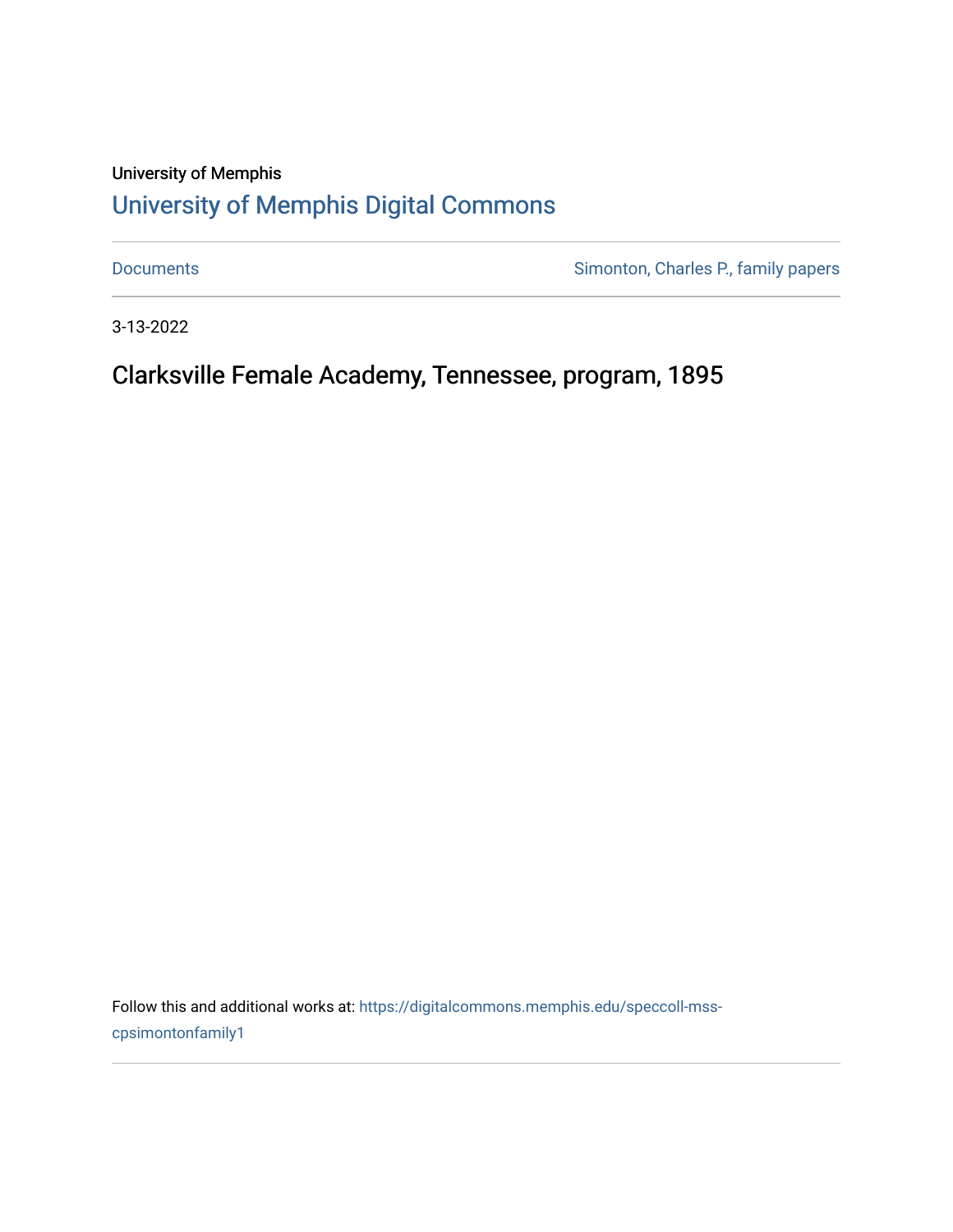Monologue Presentation

# SHAKESPEARE'S A MIDSUMMER NIGHT'S DREAM.

 $\overline{O}F$ 

Clay it's TN heath

WITH

Mendelssohn's Incidental Music

UNDER THE DIRECTION OF

MRS. F. E. FARRAR.

#### AT

# **THE HEADEMY,**

Friday Evening, April 26, 1895.

AT 8 O'CLOCK.

MR. A. H. MERRILL, READER.